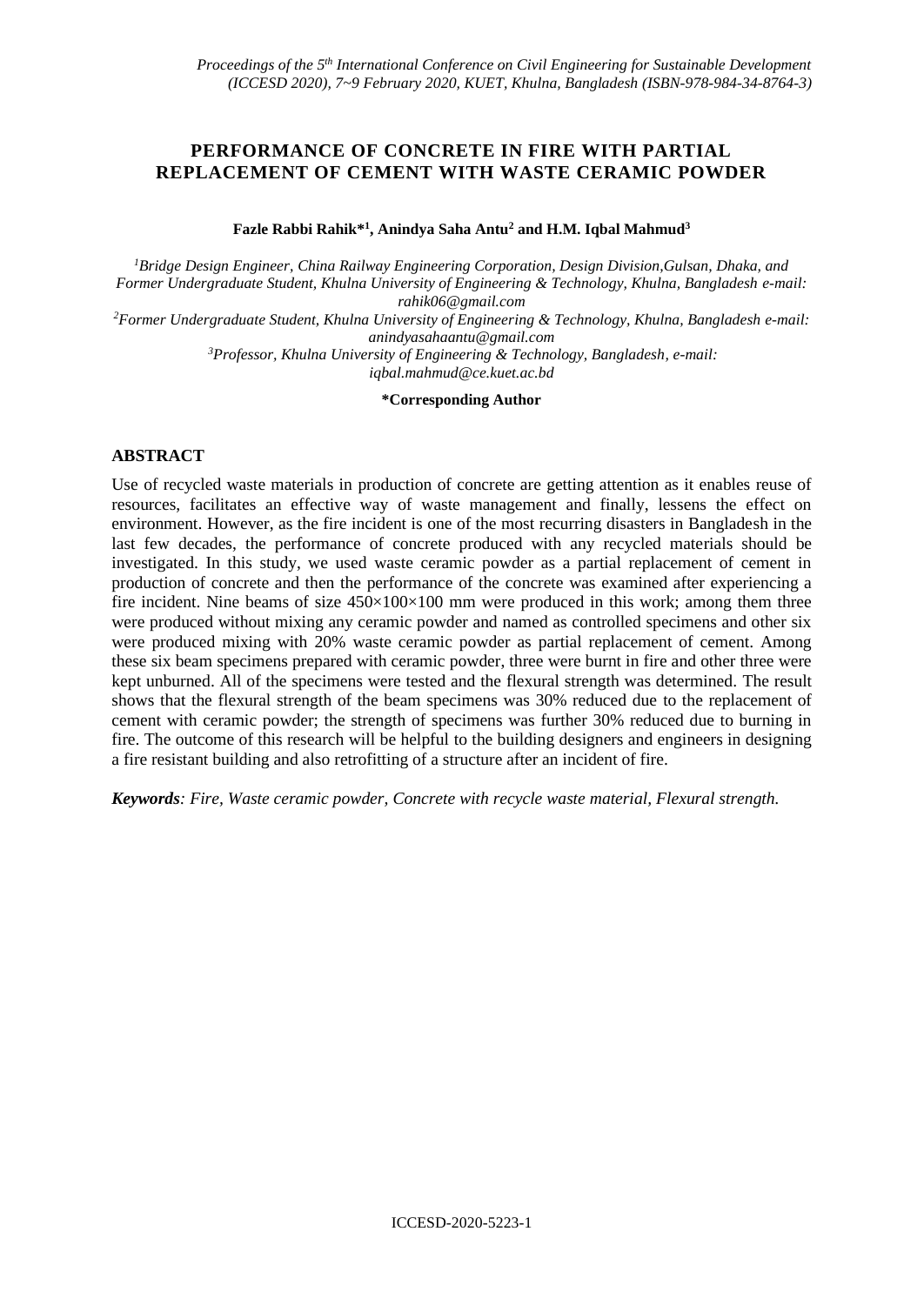*5 th International Conference on Civil Engineering for Sustainable Development (ICCESD 2020), Bangladesh*

# **1. INTRODUCTION**

Use of waste in concrete is increasing due to recycling of waste materials. Recycled coarse and fine aggregates are being used in the past few decades in concrete. Use of powder as a replacement of cement is also getting attention. Every year a huge amount of ceramic tiles become waste due to damage of tiles during conveying, handling and placing in position (Senthamarai & Devadas Manoharan, 2005). Ceramic and glass waste generation in six major cities of Bangladesh (namely, Dhaka, Chittagong, Khulna, Rajshahi, Barisal and Sylhet) was 21075 tonnes in 2005 and it is projected to reach to 128850 tonnes in 2025 (Alamgir and Ahsan, 2007). However, the uses of this waste material give advantages of recycling of the resources which in return contribute to protect the environment. This also provides an effective way to waste management and eventually lessen the cost of construction.

Recently, fire incidents in buildings and factories are frequently occurring hazard in the last few decades in Bangladesh (Department of Disaster Management, 2013). Therefore, there is a growing concern on the fire safety of a building. Though concrete is an incombustible material (Mróz, Hager & Korniejenko, 2016), the strength of a structural element (beam, column etc) can be considerably affected by a fire incident due to high temperature; this may cause in undesirable structural failures (Georgali & Tsakiridis, 2005; Xiao & Konig, 2005; EN 1992-1-2, 2004). The situation may be more dangerous, specially, when this element is made of concrete that contains waste ceramic powder as the ceramic powder does not contribute to the strength of concrete. Therefore, it is necessary to examine the consequence of fire on ceramic based concrete. Therefore, it is necessary to examine the consequence of fire on ceramic based concrete.

In this study, the effect of fire on the flexural strength of concrete, produced by incorporating waste ceramic powder as replacement of cement, has been investigated. The outcome of this study may be beneficial to the engineers, designers, and researchers to take into account the effect of fire during the design period and rehabilitation program after an incident of fire. Furthermore, the use of ceramic waste will reduce the emission of  $CO<sub>2</sub>$  due to the replacement of cement by the ceramic waste and resulting contribution to the environment.

# **2. MATERIALS AND METHODS**

## **2.1 Materials**

Locally available materials were used to produce concrete. The Ordinary Portland Cement (OPC) was used as binder, 19 mm downgraded stone chips was used as coarse aggregate, Sylhet sand was used as fine aggregate and ceramic powder as replacement of cement. The properties of materials were determined according to relevant ASTM standards as mentioned in Table 1.

| <b>Materials</b> | <b>Properties</b>      | <b>Values</b> | <b>ASTM Standards</b> |
|------------------|------------------------|---------------|-----------------------|
| Coarse aggregate | Specific gravity (SSD) | 2.85          | ASTM C 127            |
|                  | Unit weight, $kg/m3$   | 1570          | ASTM C 29             |
|                  | Maximum size, mm       | 19            | ASTM C 136            |
|                  | Specific gravity (SSD) | 2.49          | ASTM C128             |
|                  | Fineness modulus       | 2.76          | ASTM C 136            |
| Fine aggregate   | Unit weight, $kg/m3$   | 1615          | ASTM C 29             |
|                  | Absorption, %          | 4.55          | <b>ASTM C128</b>      |

## Table 1: Material properties

Ceramic white tiles were collected from the locally available ceramic waste. Afterwards, the tiles were grinded into powder and passed through #200 sieve (0.075mm). The chemical composition of ceramic waste powder varies according to the type of ceramic tile. The largest proportion of chemical in ceramic waste powder is  $SiO<sub>2</sub>$  which is around 65% and the second largest compound is  $Al<sub>2</sub>O<sub>3</sub>$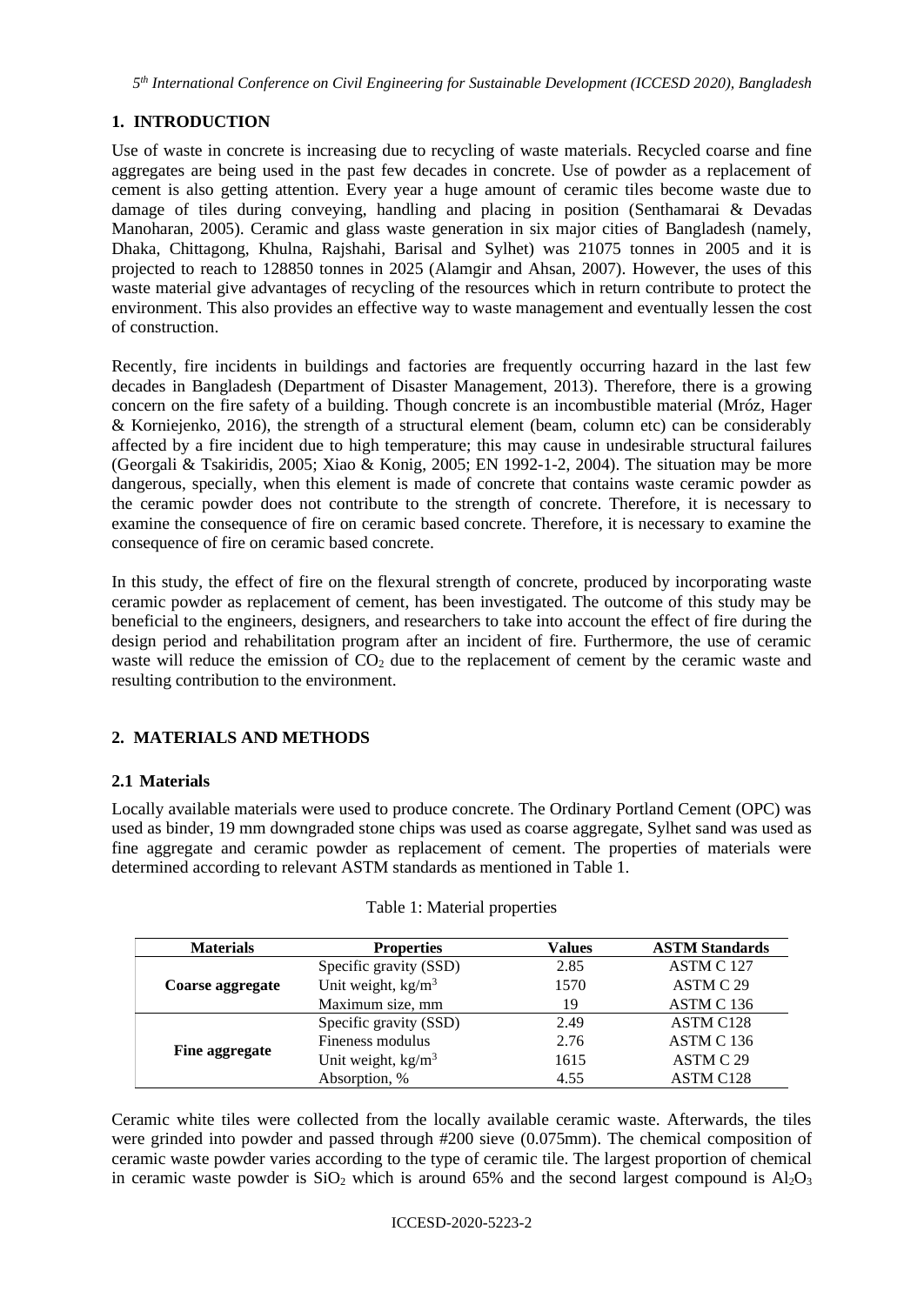which is about 18% (Effting, Folgueras, Güths, & Alarcon, 2018; Morris, Kanali, Gariy & Ronoh, 2018). Other chemical compounds are  $K_2O$ ,  $Fe<sub>2</sub>O<sub>3</sub>$ , CaO, MgO, Na<sub>2</sub>O, TiO<sub>2</sub> and some other compounds in a very minor quantity. The chemical composition of ceramic waste powder is presented in Table 2.

| <b>Materials</b>               | <b>Chemical Composition (%)</b> |
|--------------------------------|---------------------------------|
| SiO <sub>2</sub>               | 63.36                           |
| $Al_2O_3$                      | 18.2                            |
| Fe <sub>2</sub> O <sub>3</sub> | 2.77                            |
| CaO                            | 1.74                            |
| Na <sub>2</sub> O              | 0.34                            |
| $K_2O$                         | 3.87                            |
| MnO                            | 0.02                            |
| TiO <sub>2</sub>               | 0.80                            |
| MgO                            | 2.04                            |
| $P_2O_2$                       | 0.05                            |

Table 2: Chemical composition of ceramic waste powder (Effting et al., 2010).

## **2.2 Casting and curing of beam specimens**

Concrete mix design was performed according to ACI 211.1. The mix ratio was 1:2.75:3.5 with a mixing water to cement ratio of 0.63. The target cylindrical strength of the concrete was 27.5 MPa (4000 psi) and the achieved strength was 25.94 MPa (3775 psi) which has been considered as satisfactory. Nine rectangular beams of  $450\times100\times100$  mm in size were casted as shown in Figure 1.



Figure 1: Size of the beam specimen

Three beams were prepared without mixing ceramic powder and six were prepared mixing with 20% ceramic powder as a replacement of cement. The concrete mixing was performed according to ASTM C192 using a standard concrete mixture. At each time of concrete specimen casting, slump was determined and it was within 50 mm. All of the specimens were cured for 28 days. The mixing ratios of concrete are presented in Table 3.

| <b>Sample</b>                                                                        | <b>Cement</b> | Sand | <b>Stone</b><br><b>Chips</b> | W/C<br>ratio | <b>Ceramic</b><br>Powder | Number of<br>samples |
|--------------------------------------------------------------------------------------|---------------|------|------------------------------|--------------|--------------------------|----------------------|
| Without ceramic powder (100%)<br>cement + $0\%$ ceramic powder)                      |               | 2.75 | 3.5                          | 0.63         |                          |                      |
| 20% ceramic powder as a<br>replacement of cement (80%)<br>cement+20% ceramic powder) | 0.8           | 2.75 | 3.5                          | 0.63         | 0.2                      |                      |

#### **2.3 Burning and cooling of the specimens**

A fire chamber of size  $2.5 \times 1.0 \times 0.75$  m was prepared to burn the beam specimens. The fire was produced by locally available natural wood. The specimens were burnt in fire for duration of 60 mins and the temperature of fire was 950  $^{\circ}$ C with a fluctuation of 50  $^{\circ}$ C at the contact surface of the specimens. The temperature was measured using a thermocouple. After burning, the specimens were kept for natural cooling. In this process, the specimens were cooled for about 24 hours in the air.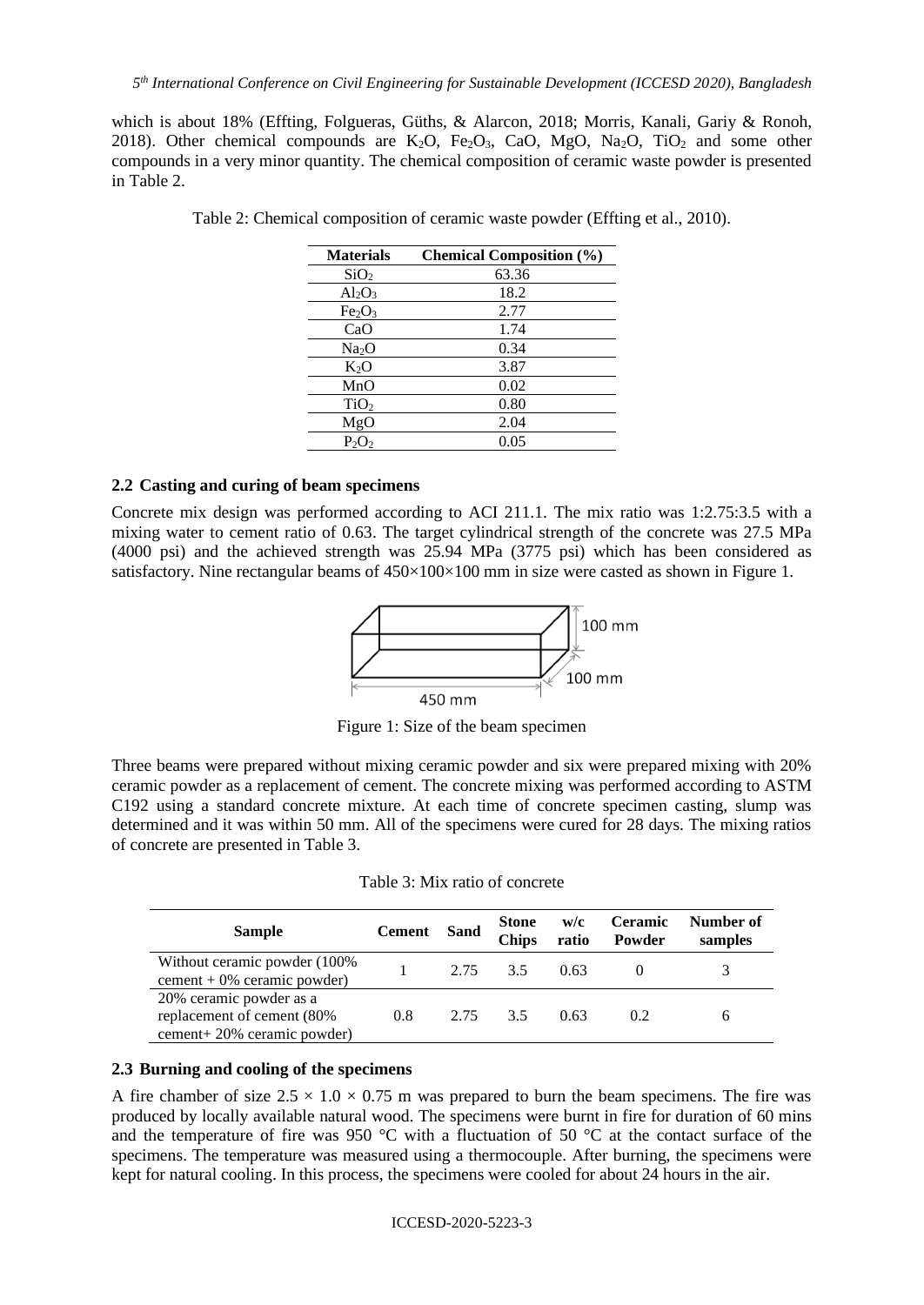## **2.4 Testing of the specimens**

Nine beam specimens were tested and the flexural strength was determined. Among the nine specimens, three specimens (without ceramic powder) tested without burning in fire. Among the other six specimens which were produced with ceramic powder, three were tested without burning in fire and three were tested after burning and cooling. Summary of the testing conditions of the specimens are presented in Table 3.

| <b>Sample description</b>                                      | <b>Burning condition</b>                | Number of<br>specimens |
|----------------------------------------------------------------|-----------------------------------------|------------------------|
| Without ceramic powder<br>$(100\%$ cement + 0% ceramic powder) | <b>Unburnt</b><br>(Controlled specimen) |                        |
| 20% ceramic powder as a replacement of                         | Unburnt                                 |                        |
| cement (80% cement+ 20% ceramic powder)                        | Burnt in fire                           |                        |

Table 3: Testing condition of beam specimens

The specimens were tested in the laboratory using third-point loading method according to ASTM C78 and the rupture loads were determined. The experimental setup of the specimens is presented in Figure 2. The flexural strength was calculated by using the following equation –

$$
\sigma = \frac{PL}{bd^2} \tag{1}
$$

Where,  $\sigma$  = flexural strength,  $P$  = failure load,  $L$  = loading span length of the beam,  $b$  = width of the beam and  $d =$  depth of the beam.





The weights of the specimens were also measured before and after burning. Afterward, the weight loss due to dehydration from the samples was calculated.

## **3. RESULTS AND DISCUSSIONS**

In this study, nine beams of  $450\times100\times100$  mm in size were prepared of which three were controlled specimens produced without using ceramic powder and six were produced with using 20% ceramic powder. Among six specimens with ceramic powder, three beams were burnt in fire and other three were tested without burning in fire. After burning, three specimens were kept for cooling and all of them were tested for flexural strength.

ICCESD-2020-5223-4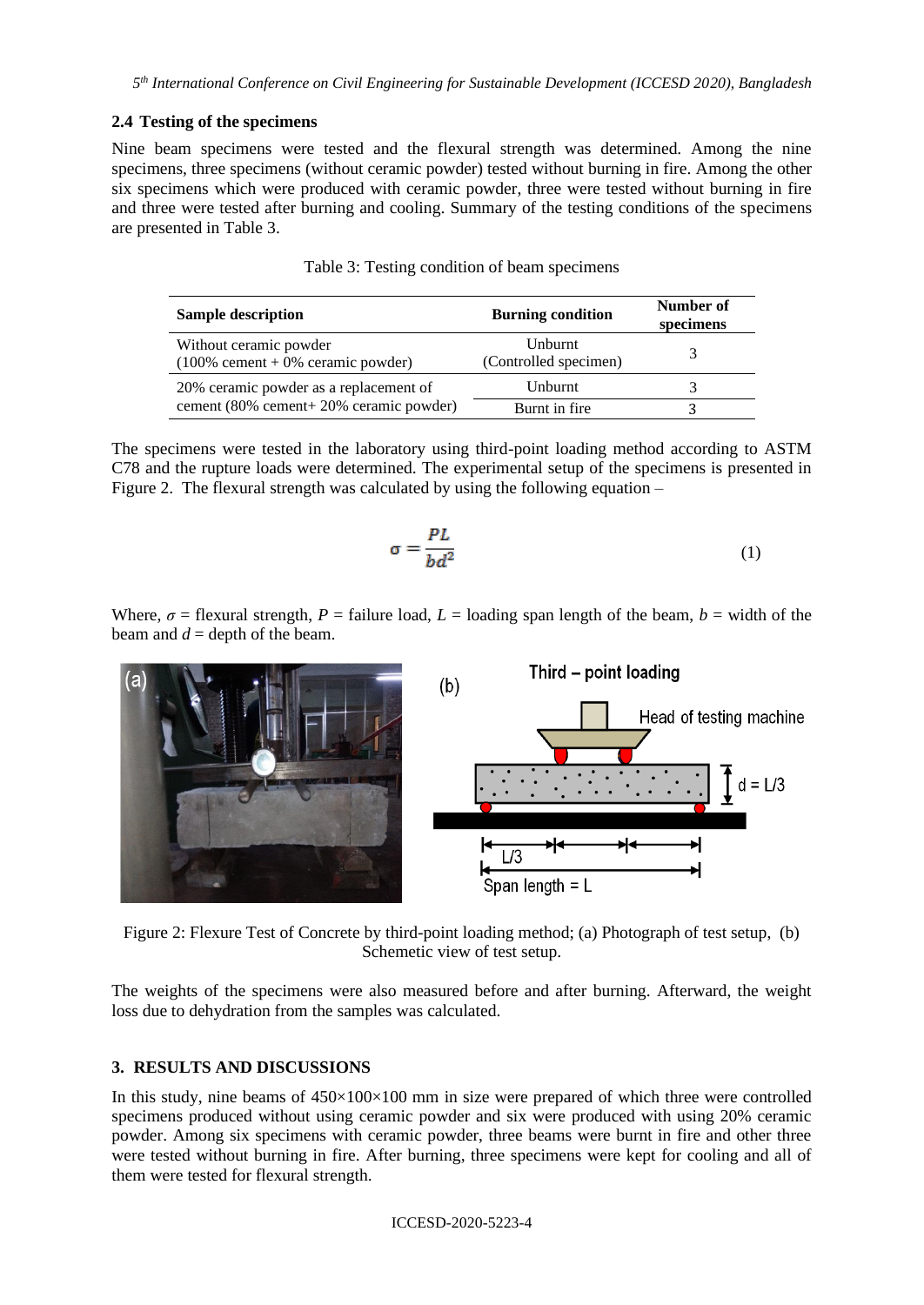The flexural strength of the specimens was tested at ambient temperature and the results are presented in the Table 4 and a graphical comparison is presented in Figure 3. The flexural strength of the controlled specimen was 5.17 MPa; however, the strength of the specimen was reduced about 30% due to replacement of cement with 20% ceramic powder. The strength of the beam with ceramic powder further 30% reduced due to burning in fire. This reduction of strength was due to the physical damage in the specimens which was caused by spalling and micro-crack in the specimens. The spalling in the specimens was caused due to generation of water pressure developed in the concrete and due to the generation of thermal incompatibility among the different ingredients of concrete. Water was leaking out from the specimens during burning which indicate the escaping of water from the specimens. The failure of the beam due to load is shown in Figure 4. The spalling in the specimens is also shown in Figure 5.

| <b>Type of</b><br><b>Specimens</b> | <b>Test</b><br><b>Conditions</b>    | Sl. no         | <b>Flexural</b><br><b>Strength</b><br>(MPa) | Average<br>flexural<br><b>Strength</b><br>(MPa) | <b>Reduction of</b><br>Strength w.r.t.<br><b>Controlled</b><br><b>Specimen</b> |
|------------------------------------|-------------------------------------|----------------|---------------------------------------------|-------------------------------------------------|--------------------------------------------------------------------------------|
| Without<br>ceramic<br>powder       | Unburnt<br>(Controlled<br>specimen) |                | 5.04                                        |                                                 |                                                                                |
|                                    |                                     | 2              | 5.4                                         | 5.17                                            |                                                                                |
|                                    |                                     | 3              | 5.07                                        |                                                 |                                                                                |
| With<br>ceramic<br>powder          | Unburnt                             |                | 3.6                                         | 3.55                                            | 30                                                                             |
|                                    |                                     | $\overline{2}$ | 3.6                                         |                                                 |                                                                                |
|                                    |                                     | 3              | 3.44                                        |                                                 |                                                                                |
|                                    | <b>Burnt</b>                        | 1              | 2.04                                        | 2.10                                            | 60<br>$(40)*$                                                                  |
|                                    |                                     | 2              | 2.1                                         |                                                 |                                                                                |
|                                    |                                     | 3              | 2.16                                        |                                                 |                                                                                |

Table 4: Flexural strength of the beam specimens

\* 40% reduction of strength w.r.t. unburnt sample prepared with ceramic powder.



Figure 3: Comparison of flexural strength of beam specimens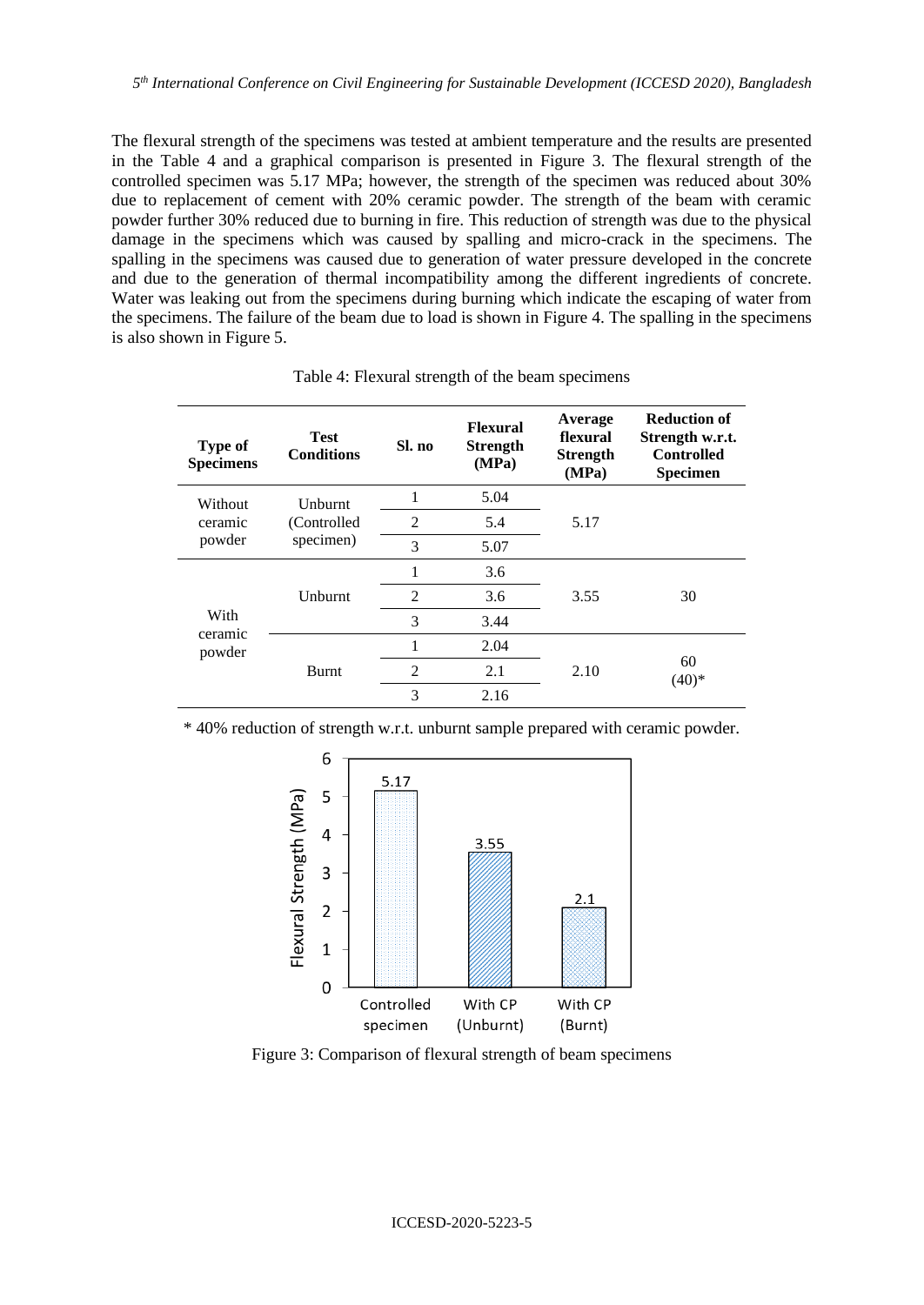*5 th International Conference on Civil Engineering for Sustainable Development (ICCESD 2020), Bangladesh*



Figure 4: Failure of the beam in third-point loading test.



Figure 5: Spalling of concrete in the beam due to burning in fire.

The weight of the sample was reduced due to escaping of water from the specimens. The average loss was about 5%. This loss was resulting from dehydration of the sample. The entrapped water in the specimens was coming out due to high temperature in the sample. Table 5 represents results on the weight loss of the specimens due to burning in fire.

| Sl.<br>No. | Weight<br>before<br>burning $(kg)$ | Weight after<br>burning $(kg)$ | % Loss of<br>Weight | Avg. % Loss<br>of Weight |
|------------|------------------------------------|--------------------------------|---------------------|--------------------------|
|            | 12.85                              | 12.14                          | 5.53                |                          |
|            | 13.99                              | 13.26                          | 5.29                | 5.07                     |
|            | 13.45                              | 12.86                          | 4.40                |                          |

Table 5: Weight loss of specimens due to burning in fire

## **4. CONCLUSIONS**

In this study, the effect of fire on the flexural strength of concrete prepared with waste ceramic powder as partial replacement of cement has been investigated. Nine beam specimens of 18x4x4 in size were prepared of which three were controlled specimens made without using ceramic powder and six were made with using 20% ceramic powder. Among the six specimens, three were burnt in fire and three were tested without burning. All of the samples were tested and the flexural strengths were determined. The result shows that the flexural strength of the beam specimens was 30% reduced due to replacement of cement with ceramic powder; the strength of specimens was further 30% reduced due to burning in fire. The use of waste ceramic powder as replacement of cement in concrete can be useful for both environmental and economic aspects. However, use of ceramic waste in concrete should be considered by taking into account the effect of fire in the concrete frame. Furthermore, this effect should be considered in case of repairing/refurbishing a building after an incident of fire.

## **ACKNOWLEDGEMENTS**

The authors want to express gratefulness to the technicians of the Engineering Materials Laboratory of Department of Civil Engineering, Khulna University of Engineering & Technology, for their warmth cooperation.